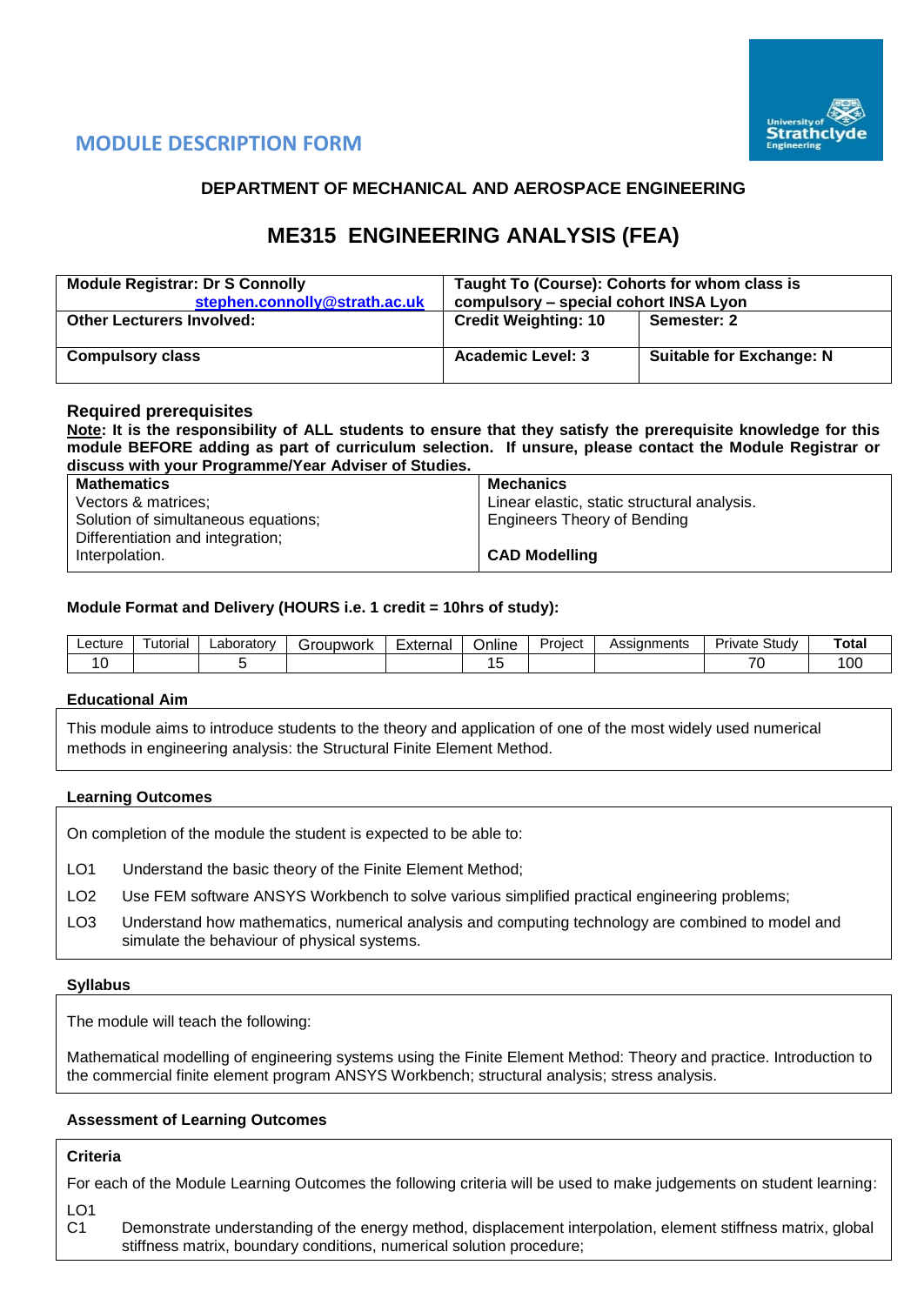| C <sub>2</sub>                                      | Demonstrate ability and understanding of procedure to solve structural problems numerically.                                                                                                                                                                                                                                  |
|-----------------------------------------------------|-------------------------------------------------------------------------------------------------------------------------------------------------------------------------------------------------------------------------------------------------------------------------------------------------------------------------------|
| LO <sub>2</sub><br>C <sub>1</sub><br>C <sub>2</sub> | Demonstrate appropriate use of commercial FEM software to solve solid and structure problems;<br>Ability to obtain and verify important results from commercial software through post processing.                                                                                                                             |
| LO <sub>3</sub><br>C1<br>C <sub>2</sub>             | Understand how to simulate the behaviour of a physical system by transferring the practical problem into a<br>mathematical model and using suitable numerical methods to solve the problem with a computer;<br>Be able to know the types of error in numerical analysis and how to improve the accuracy of numerical results. |

The standards set for each criterion per Module Learning Outcome to achieve a pass grade are indicated on the assessment sheet for all assessment.

### **Principles of Assessment and Feedback**

*(within Assessment and Feedback Policy at: <https://www.strath.ac.uk/professionalservices/staff/policies/academic/> )*

Each student may receive advice concerning practical computer analysis workshops and tutorial examples through the class forum.

Questions raised by students may be collated and discussed in class meetings.

### **Assessment Method(s) Including Percentage Breakdown and Duration of Exams** *(individual weightings)*

| <b>Examination</b> |                                   |          | Coursework |        |           | <b>Practical</b>    | <b>Project</b> |        |           |
|--------------------|-----------------------------------|----------|------------|--------|-----------|---------------------|----------------|--------|-----------|
| Number             | Month(s)                          | Duration | Weiahtina  | Number | Weiahtina | Number              | Weiahtina      | Number | Weiahtina |
|                    | April/May                         | 1hr      | 60%        |        |           |                     | 10% (each)     |        |           |
| $*$ I $\cap$ 1     | LO <sub>2</sub> . LO <sub>3</sub> |          |            |        |           | $*$ LO <sub>2</sub> |                |        |           |

*\* L/Os: Indicate which Learning Outcomes (L01, L02, etc) are to be assessed by exam/coursework/practical/project as required.*

#### **Coursework / Submission deadlines (***academic weeks***):**

#### **Resit Assessment Procedures:**

Submission of alternate Mcoursework prior to commencement of the August exam diet.

**^^Students must contact the module Registrar for details as soon as results confirm that a resit is required.** 

#### **PLEASE NOTE:**

**Students must gain a summative mark of 40% to pass the module. Students who fail the module at the first attempt will be re-assessed before the August diet. This re-assessment will consist entirely of coursework. No marks from any previous attempts will be transferred to a new resit attempt.**

#### **Recommended Reading**

### **\*\*\*Purchase recommended \*\*Highly recommended reading \*For reference**

\*\* "Finite Element Simulations with ANSYS Workbench" by Huei-Huang Lee, SDC Publications.

Please see Reading List on Myplace for further details.

#### **Additional Student Feedback**

*(Please specify details of when additional feedback will be provided)*

| Date | --<br>l ime | Room No                   |
|------|-------------|---------------------------|
|      |             | Check Myplace for details |

Session: 2021/22

#### **Approved:**

**Course Director Signature: Dr E Henderson (SG)**

**Date of Last Modifications: September 13, 2021**